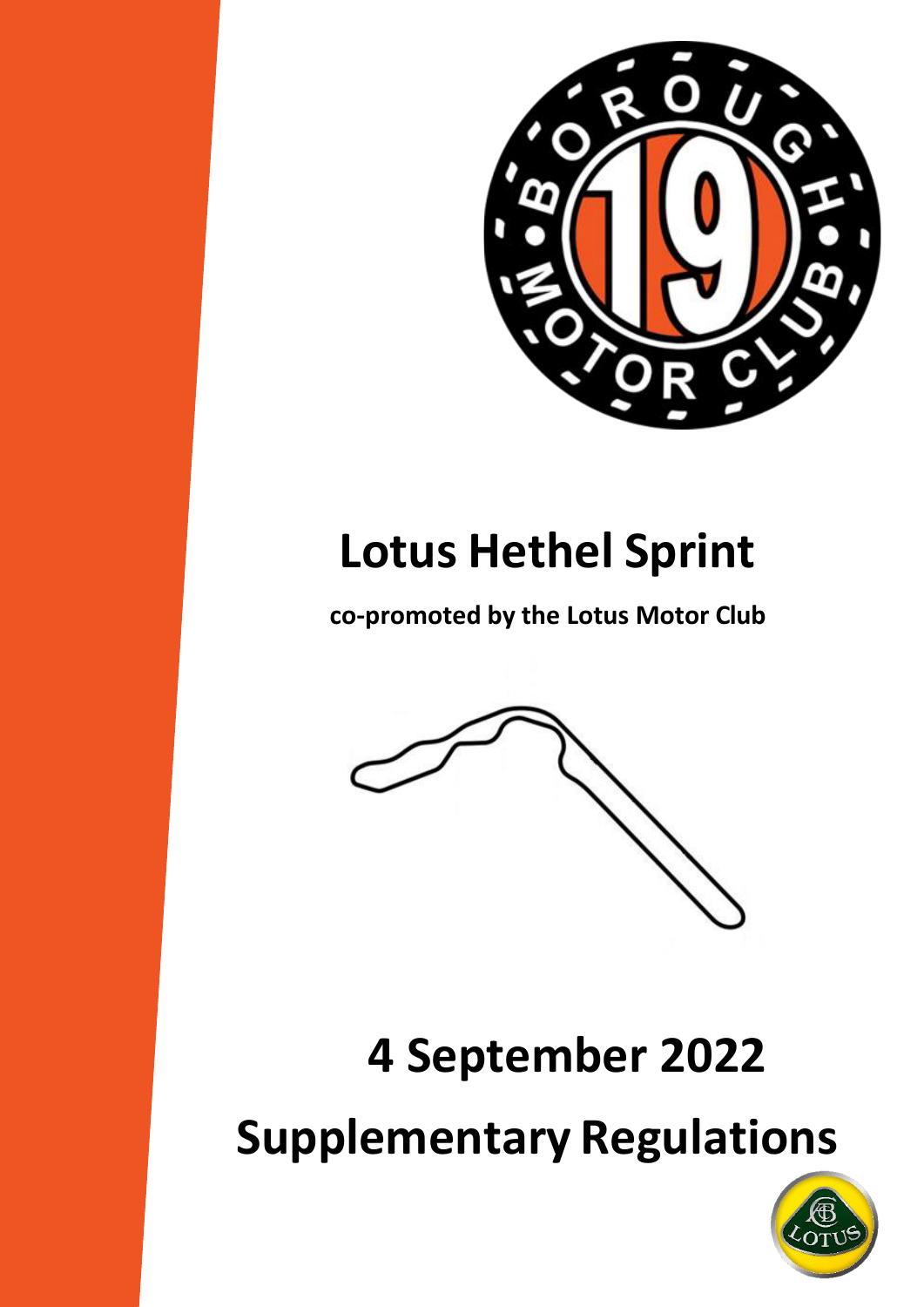



# **1. ORGANISERS & PROMOTERS:**

Borough 19 Motor Club will organise a Interclub Sprint promoted by Lotus Motor Club at The Lotus Group Cars Test Track at Hethel on Sunday 4 September 2022.

This meeting will be held under the General Regulations of Motorsport UK, (incorporating provisions of the International Sporting Code of the FIA), these Supplementary Regulations and any written instructions that the organising club may issue for the event.

This event fully complies with the Motorsport UK, Covid-19 guidance for "Speed" event organisers and will comply with all local Covid-19 restrictions in place at the time of the event. Full details will be communicated in the Final Instructions.

# **2. PERMIT:**

Motorsport UK Permit Number Interclub:

# **3. ELIGIBILITY:**

The event is open to all fully elected members of the organising and promoting clubs, GF & Co Borough 19 Speed, Key Guru AEMC/ ASEMC Speed, Hamilton Motorsport ACSMC Speed, Insight Graphics Sevenoaks Speed League and Historic Speed League, Tunbridge Wells MC All Circuits, Lotus Cup UK Speed Challenge, Paul Matty Lotus Sportscar Championship, Porsche GB Club, Connaught BARC Midland Speed Triple M/Pirelli HSA Speed, SBD HSA Sprint Leaders; Healey sport Speed, Nottingham Sports Car Club Speed. Other clubs may be invited to the event by the organisers.

# **4. CLUB CARDS, LICENCES & REGISTRATION CARDS:**

All competitors must hold a valid club membership card, a competition licence valid for this event and if applicable a championship registration card. Spot checks may be carried out by the Secretary of the Meeting on the day for these.

Competitors wishing to collect a signature for upgrading their competition licence must use the Upgrade Card (fully completed, with photograph attached).

**Note:** RS National or Race National licences are required to be held by competitors driving a Racing or Sports Libre Cars of over 1100cc or equivalent forced induction, with the exception of pre'1994 Formula Ford 1600 in compliance with the period Ford regulations. The only exception to this is if the car is currently licensed for use on the public highway and competes in the event in a road-legal condition. This is in accordance with GR S7.1.5.1 (This regulation replaces the previous regulation S7.1.5 which has been deleted by Motorsport UK for 2021).

# **5. CHAMPIONSHIPS:**

This event will be a round in the following championships:

| <b>CHAMPIONSHIP</b>                                | <b>STATUS</b> |
|----------------------------------------------------|---------------|
| SBD Motorsport Sprint Leaders Championship         | Interclub     |
| HSA Triple M/Pirelli Speed Championship            | Interclub     |
| 7Oaks Insite Graphics Speed League Championship    | Interclub     |
| Lotus Cup UK Speed Championship                    | Interclub     |
| AEMC/ASEMC Key Guru Sprint Championship            | Interclub     |
| Tunbridge Wells MC All Circuit Sprint Championship | Interclub     |
| GF & Co. Borough 19 MC Sprint Championship         | Interclub     |
| <b>Paul Matty Sportscars</b>                       | Interclub     |
| Porsche Club GB                                    | Interclub     |
| <b>Healey Sports</b>                               | Interclub     |
| <b>BARC Connaught Speed</b>                        | Interclub     |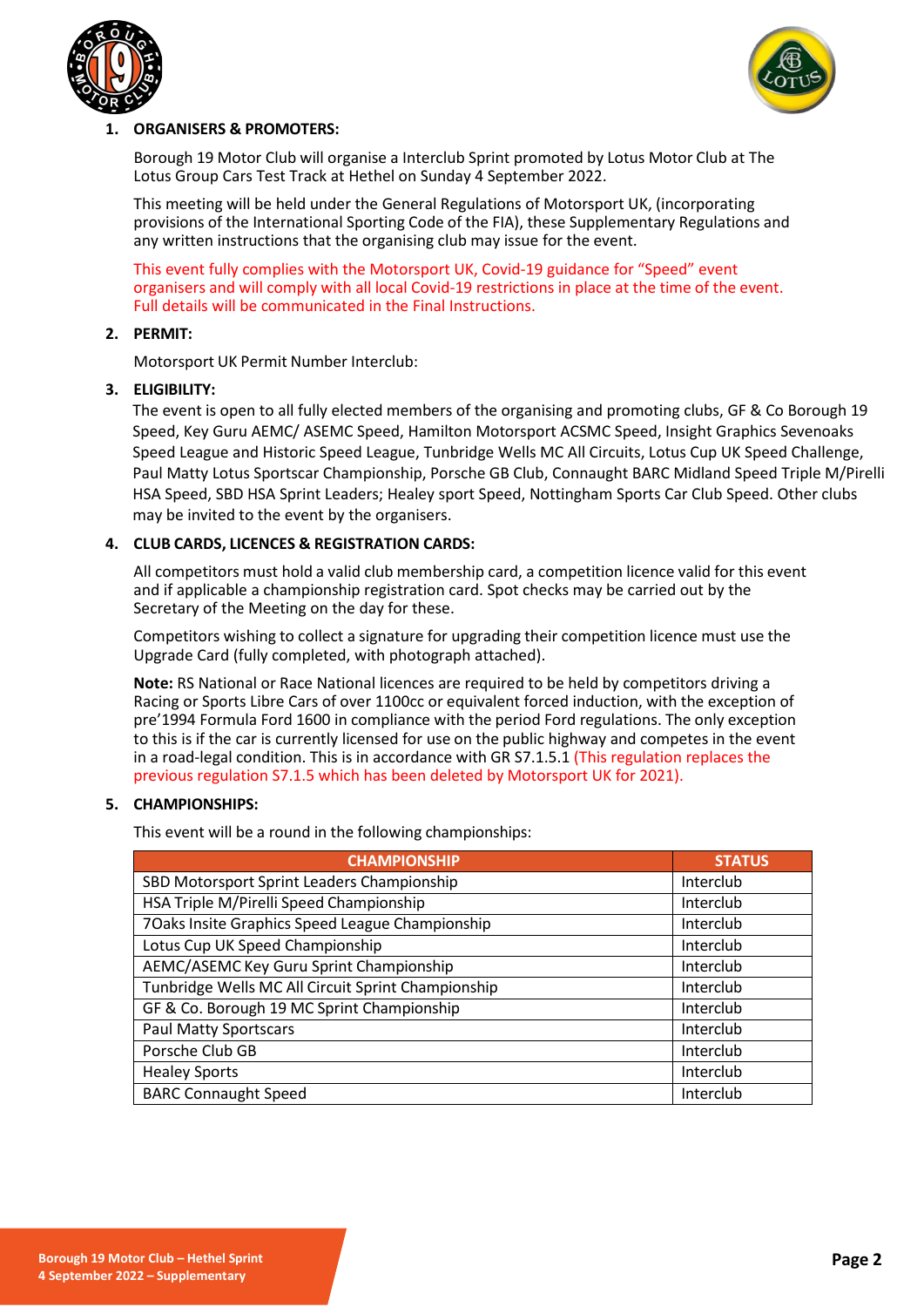



# **6. TIMETABLE:**

The programme of the meeting will be:

| Factory Gates Open:      | 06:30am                                                          |
|--------------------------|------------------------------------------------------------------|
| Scrutineering starts at: | 07:00am                                                          |
| Signing On:              | 07:30am (This will be done before the event via the B19 website) |
| Drivers Briefing:        | 08:30am                                                          |
| Practice Starts at:      | 09:00am                                                          |
|                          |                                                                  |

Any competitor not signed on prior to the start time may be disqualified (Subject to Motorsport UK Covid-19 Guidance at the time of the event, signing on will be electronic in advance of the event and you will need to sign on by the deadline identified in the Final Instructions.)

First timed runs start: As soon as practice finishes

# **7. THE COURSE:**

The Course comprises 1 lap of the Circuit with left and right turns on a sealed tarmac surface, a length of approx. 1.7 miles.

# **8. CLASSES:**

The event will consist of the classes detailed below:

# **CATEGORY A. ROAD GOING SERIES PRODUCTION CARS (S.12.1.1) & ROAD GOING SPECIALISTPRODUCTION CARS (S.12.1.2). EXCLUDING CARS IN APPENDIX 1:**

- 1. 'Standard Cars' Up to 1600cc. 2wd only, list 1A tyres, including Junior's cars up to 1400cc as per blue book **S7.1.9 and S11.1.1**
- 2. 'Standard Cars' Over 1600cc to 2000cc. 2wd, list 1A tyres (See Appendix 2 for specification of 'Standard')
- 3. Up to 1600cc 2wd only, list 1A or 1B tyres
- 4. Over 1601cc to 2300cc 2wd only, list 1A or 1B tyres
- 5. Over 2301cc 2wd only, list 1A or 1B tyres
- 6. 4wd all engine capacities, list 1A or 1B tyres

- **Road Going Kit Type and Replica Cars (Examples are included in Appendix 1)** Up to 1800cc list 1A or 1B tyres but excluding all motorcycle engine vehicles.
- 8. Over 1800cc including motorcycle engine vehicles, list 1A or 1B tyres

# **CATEGORY E - Standard Production Electric Vehicles**

EV1 – Full Electric EV2 - Hybrid

# **CATEGORY B. MODIFIED SERIES/ SPECIALIST PRODUCTION (S.13.1/S.13.2):**

- 9. Up to 1400cc
- 10. Over 1400cc to 2000cc
- 11. Over 2000cc

# **Road Going Kit Type and Replica Cars (Examples are included in Appendix 1)**

- 12. Up to 2000cc
- 13. Over 2000cc and all motorcycle engine cars.

# **CATEGORY C. SPORTS LIBRE CARS (S.14.1):**

- 14. Sport Libre Car engines up to 1800cc and motorcycle engine cars up to 1100cc
- 15. Sport Libre Car engines over 1800cc and motorcycle engine cars over 1100cc

# **CATEGORY D. RACING CARS (S.15):**

- 16. Racing Cars up to 1100cc.
- 17. Racing Cars over 1100cc.

# **CATEGFORY E. INVITED:**

- 18. Formula Ford pre-1994
- 21. 'Rally Cars' conforming to R.46 R.49
- 23. Paul Matty Lotus Sportscars
- 24. Lotus Cup UK Production N/A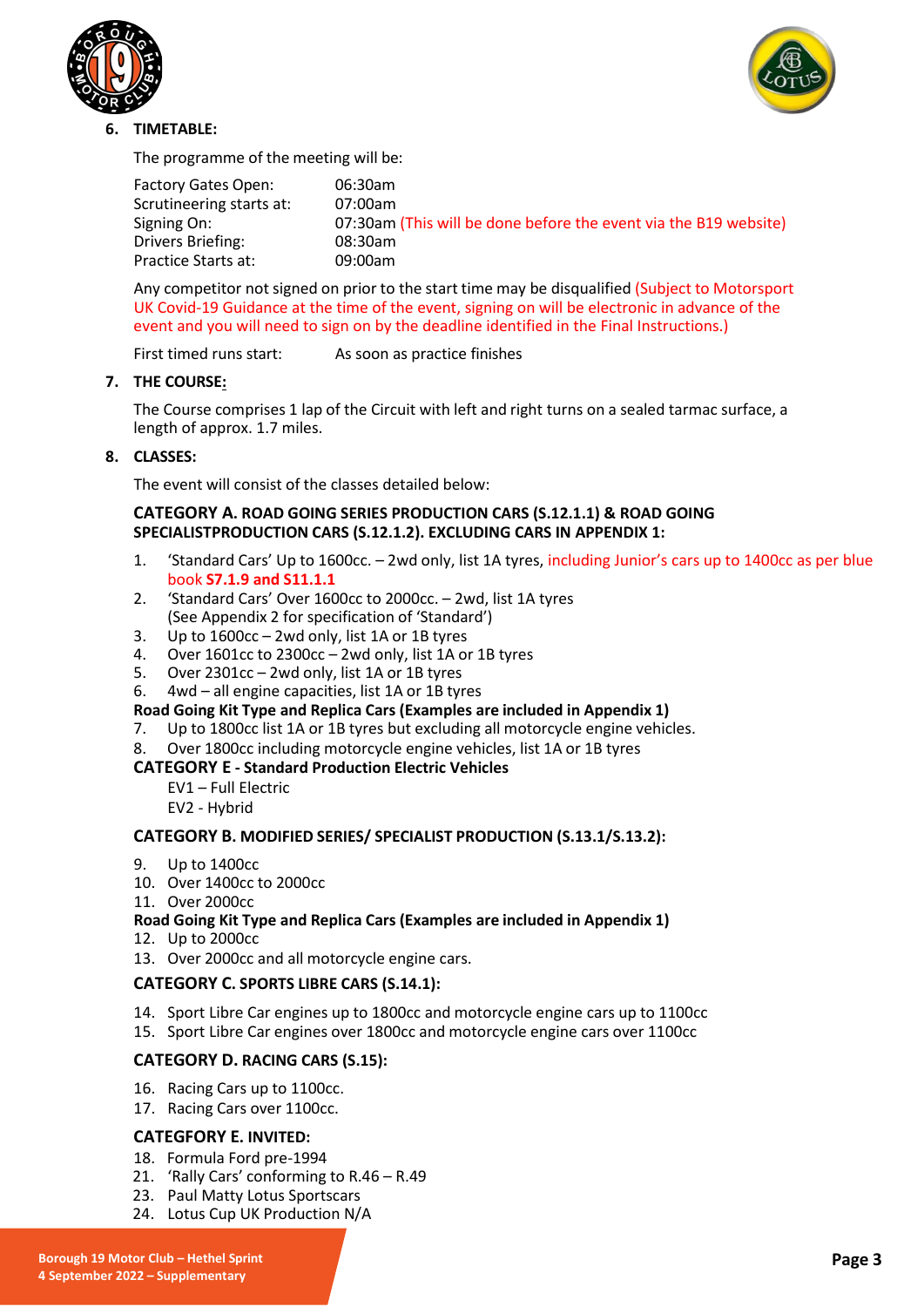



- 25. Lotus Cup UK Production F/I
- 26. Lotus Cup UK Super sport
- 27. Porsche Club GB
- 28. Healy Sport Championship

**APPENDIX 1**: Two-seater cars such as Caterham, Westfield, Sylva, Fisher and Lotus 7, Elise, Exige and 340R, Vauxhall 220, X-bow- and similar types/derivatives.

**APPENDIX 2:** 'Standard Cars' are as defined in S.11.1.1 and are similar (but not the same) to those defined in prior year championship regulations. 'Standard Car' definition applies to thosecars made after 01/01/2000. For class A1 and A2, we have included those cars that meet the current Standard Car definitions but have been manufactured before 01/01/2000.

**NOTE 1**: Engine capacity increase/decrease factors: a. Forced induction, an increase of 40%, except for 'Standard Cars' where an increase of 70% should be applied. b. Rotary engine cars, an increase of 50% on the real capacity.

**NOTE 2:** To compete in a Single Seater Racing or Sports Libre Car, manufactured after 31/12/1960 of more than 1100cc, the driver must hold a RS National or Race National licence unless the car is currently licensed for use on the public highway.

**NOTE 3:** For classes EV1 & EV2, standard production cars only. Modifications not permitted All vehicles must have EVP

Vehicle must display EV decals

The organising club will not supply charging

Competitors are not permitted to bring external power source for charging (i.e., generators) Competitors and their support personnel must have appropriate PPE (per J appendix 2 table 5)

In the event of a dispute concerning the compliance of a vehicle to the regulations for the event the onus will be on the competitor to prove the compliance to the organisers. Road going cars must be taxed, insured and MOT tested (where necessary) and road legal in all respects. Documentation must be available if verification is requested or required by a Senior Official.

# **THE USE OF TRADE PLATES IS NOT PERMITTED**

# **9. AWARDS:**

Perpetual awards will be presented for each event as follows:

| FTD.                                             | An Award |
|--------------------------------------------------|----------|
| $1st$ in Class                                   | An Award |
| 2 <sup>nd</sup> (subject to 4 starters) An Award |          |
| 3 <sup>rd</sup> (subject to 7 starters)          | An Award |
| <b>Best Junior</b>                               | An Award |

No competitor may win more than one awards. All awards will be presented and must be collected at the end of the meeting. No awards will be posted.

#### **10. ENTRIES, ENTRY FEE & ENTRY SECRETARY:**

The entry list opens on publication of these regulations. The closing date is Friday 26 August 2022.

The maximum entry for Hethel events is 110. The organisers reserve the right to increase the maximum entry, which will be notified in the Final Instructions or Official Bulletin. Reserves will only get a run if a place becomes available in the original entry. The minimum entry is 50. The minimum for each class is 3. Should any of the minimum figures not be reached the organisers have the right to amalgamate the classes or cancel the meeting as they see fit. Entries will be selected in order of receipt.

Where a car is double driven both drivers must complete an entry form and nominate which driver is to run first, to assist with the correct allocation of numbers.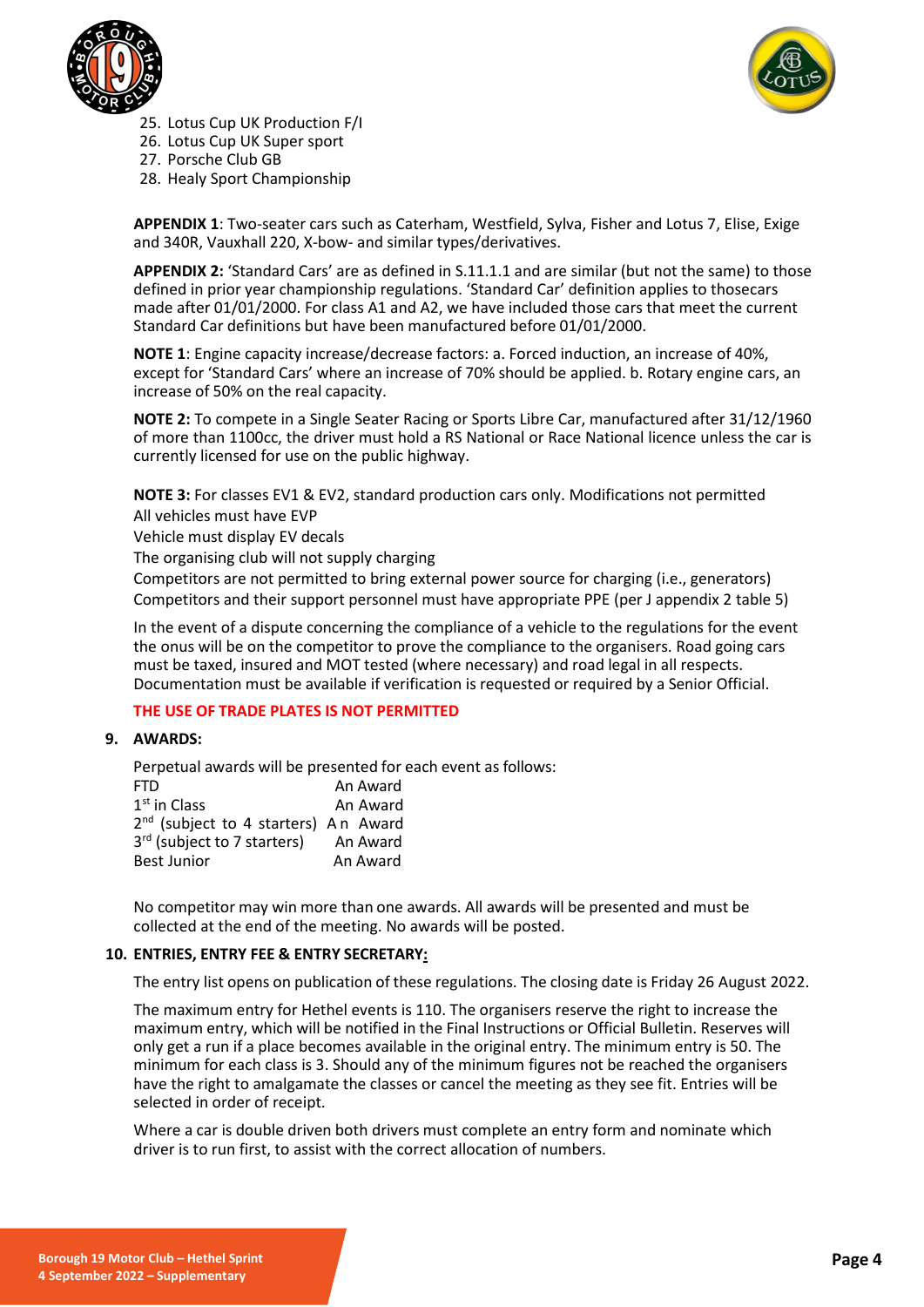



# ENTRY ACKNOWLEDGEMENT, REFUNDS AND FINALS:

Acknowledgement of Entry will be sent by the online entry system once your entry has been accepted. Finals will be sent by email. Entry fees will be refunded if the Entry Secretary is notified by email of an intention to withdraw not less than 72 hours before the start of the event. After this time refunds will be made at the organiser's discretion (and only if a reserve is available to take up the place) and will be subject to an administration charge of £25.00.

# ENTRY FEE:

The entry fee is £115.00.

All entries must be made via the Borough 19 Motor Club online entry system which can be accessed by visiting [www.borough19motorclub.org.uk](http://www.borough19motorclub.org.uk/) payments can be made through this system or by BACS (Sort Code: 40-44-37 Account No: 81403575). Please ensure if paying by BACS you put your name in the description so we can match it against your entry.

All entries will be held in abeyance until the entry fee has cleared in to our account, at this point you will receive a notice of acceptance from the entry system.

This is a paperless event; all of the event administration will be done electronically.

ENTRY SECRETARY: Roger Grimes

### **OFFICIALS:**

| Motorsport UK Steward:        | TBC                  |
|-------------------------------|----------------------|
| Event Stewards:               | David Hussey/ TBC    |
| Clerk of the Course:          | <b>Tony Perrett</b>  |
| <b>Chief Scrutineer:</b>      | <b>Kevin Peake</b>   |
| Chief Timekeeper:             | John Sharp           |
| <b>Chief Medical Officer:</b> | <b>CAM Rescue</b>    |
| <b>Chief Marshal:</b>         | <b>Kevin Farrell</b> |
| Marshal Coordinator:          | <b>Kevin Farrell</b> |
| Safeguarding Officer:         | Jane Burgess         |
| Secretary of the Meeting:     | Carol Glenn          |

#### **11. RESULTS & PROTESTS:**

Provisional results will be published as soon as possible after the final run. Please note we will not be producing any paper copies of results. Results will be accessible via the virtual notice board

Protests and appeals should be made in accordance with the relevant sections of the Motorsport UK General Regulations Section C.

# **12. PRACTICE:**

Competitors will have the opportunity of one practice run consisting of 1 lap, starting singly with up to 3 cars on the circuit at one time. Competitors will also be provided with the opportunity to walk the course prior to 8.30am.

#### **13. TIMED RUNS:**

Cars will start singly with up to 3 cars on the track at one time. Each run will consist of 1 lap. Timing will be by automatic timing equipment. Starting signal will be by the use of traffic lights. The finish will be indicated by a chequered flag. Upon completing the run/practice indicated by a chequered flag, competitors must slow and pull off to the left into the pit lane and proceed back to the paddock. They should ensure they do not interfere with any other car on the track attempting to record a time. Failure to comply will result in the time for the run just completed being disallowed.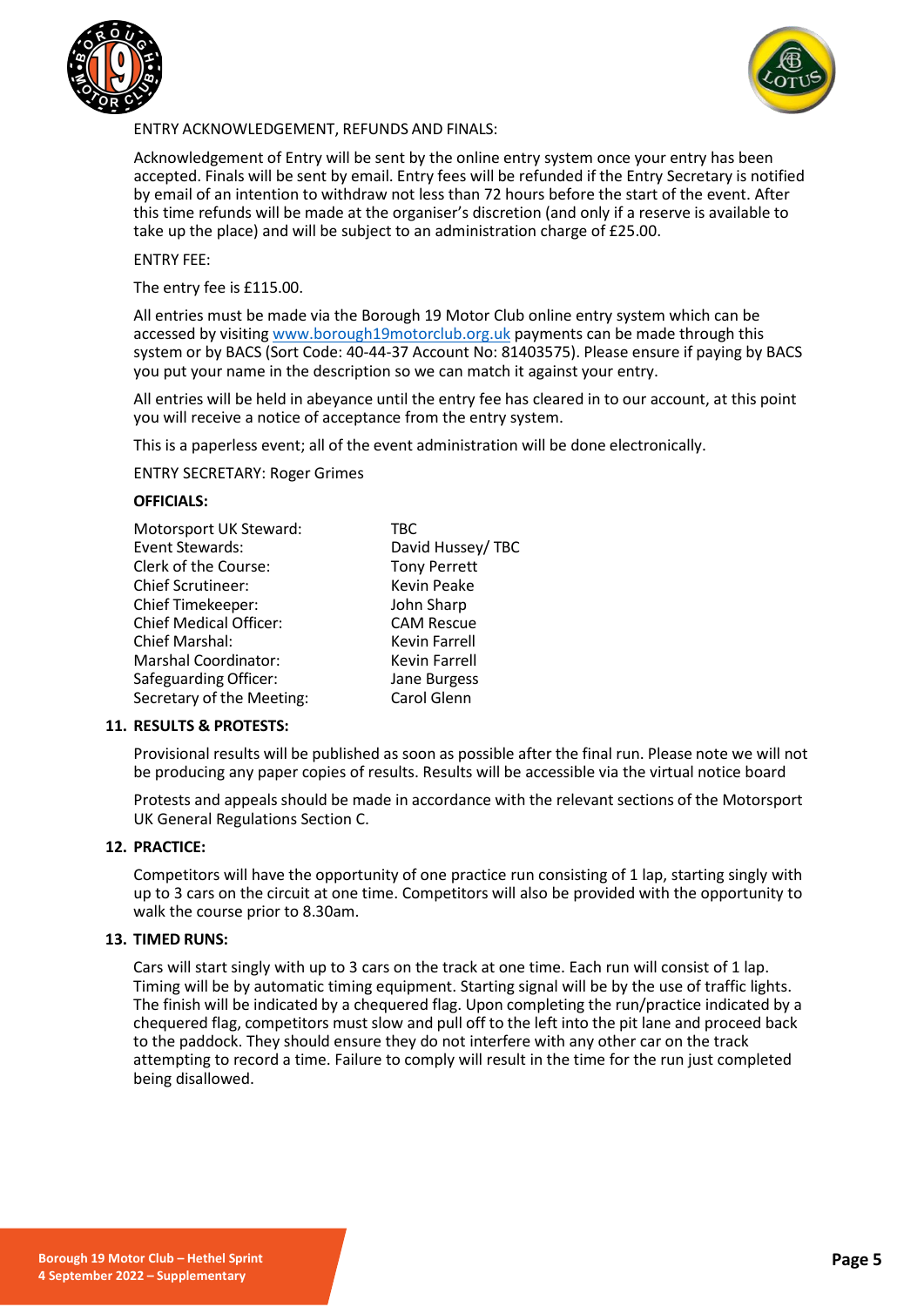



Competitors will have the opportunity of up to FOUR timed runs (time and weather permitting). All timed runs will be used to decide the results for the overall and class award, and the championship points. Any further non qualifying runs will take place at the discretion of the Clerk of the Course on the day.

# **14. IDENTIFICATION:**

Identification will be by competition numbers on either side of the car which will be allocated by the organisers. However, numbers will not be provided by the organisers. **Where a car is driven by two drivers, the numbers not in use must be removed.** If this is not done, the timekeeper may not give a time.

# **15. OVERTAKING:**

**Overtaking a non-stationary vehicle will not be permitted.** If you are baulked by a slower driver or an incident, a re-run may be claimed. Any competitor overtaking a non-stationary vehicle or ignoring a flag marshal's signal maybe disqualified from the results. All re-runs must be claimed by the competitor in person from the Clerk of the Course.

# **16. MARKING & PENALTIES:**

Competitors will be penalised by 5 seconds for each course cone struck. In the event of a competing car failing to keep all four wheels on the designated course a penalty of '4 wheels off' **[4WO]** will be imposed and no time will be given for that run. Failure to follow the correct route **[WR]** will also result in no time given. If, for any reason, a competing vehicle strikes the course timing equipment a time will not be given for that run.

# **17. FLAG SIGNALS:**

Only 3 flag signals may be used.

- Union Flag at the start if the start lights fail.
- Chequered Flag / Board at the Finish.
- Red Flag [Q12.24.3(j) will apply in S9.3.7]

If a Red Flag is displayed at a marshal's post, immediately cease driving at racing speed and proceed slowly, without overtaking, and with maximum caution to pits or start line obeying marshal's instructions and being prepared to stop should the track be blocked.

Competitors who ignore a red flag signal may be disqualified, have their licence endorsed and incur licence penalty points in accordance with C2.1.4-C2.1.8.

# **18. TIMING STRUTS:**

Timing will be activated by a light beam and competing vehicles will be required to be fitted with a timing strut in accordance with Motorsport UK General Regulation S10.10.

# **19. LOGBOOKS AND VEHICLE PASSPORTS:**

Competitors are reminded of the requirements of S9.1.7. where, unless a car is currently licensed for use on the public highway and is competing on the event in a road legal condition, a logbook (CCLB) or Vehicle Passport (VP) will be required. Logbooks will not be available, issued or validated at the events.

# **20. PRACTICE & TYRE WARMING:**

There is no designated practice start or tyre warming areas at this venue. The practising of competing cars outside the designated course area is strictly forbidden and may result in disqualification from the event.

# **21. GENERAL:**

All other General Regulations of Motorsport UK apply as written except the following which are modified:

S9.2.3: A vehicle may be driven by more than one driver but not more than two.